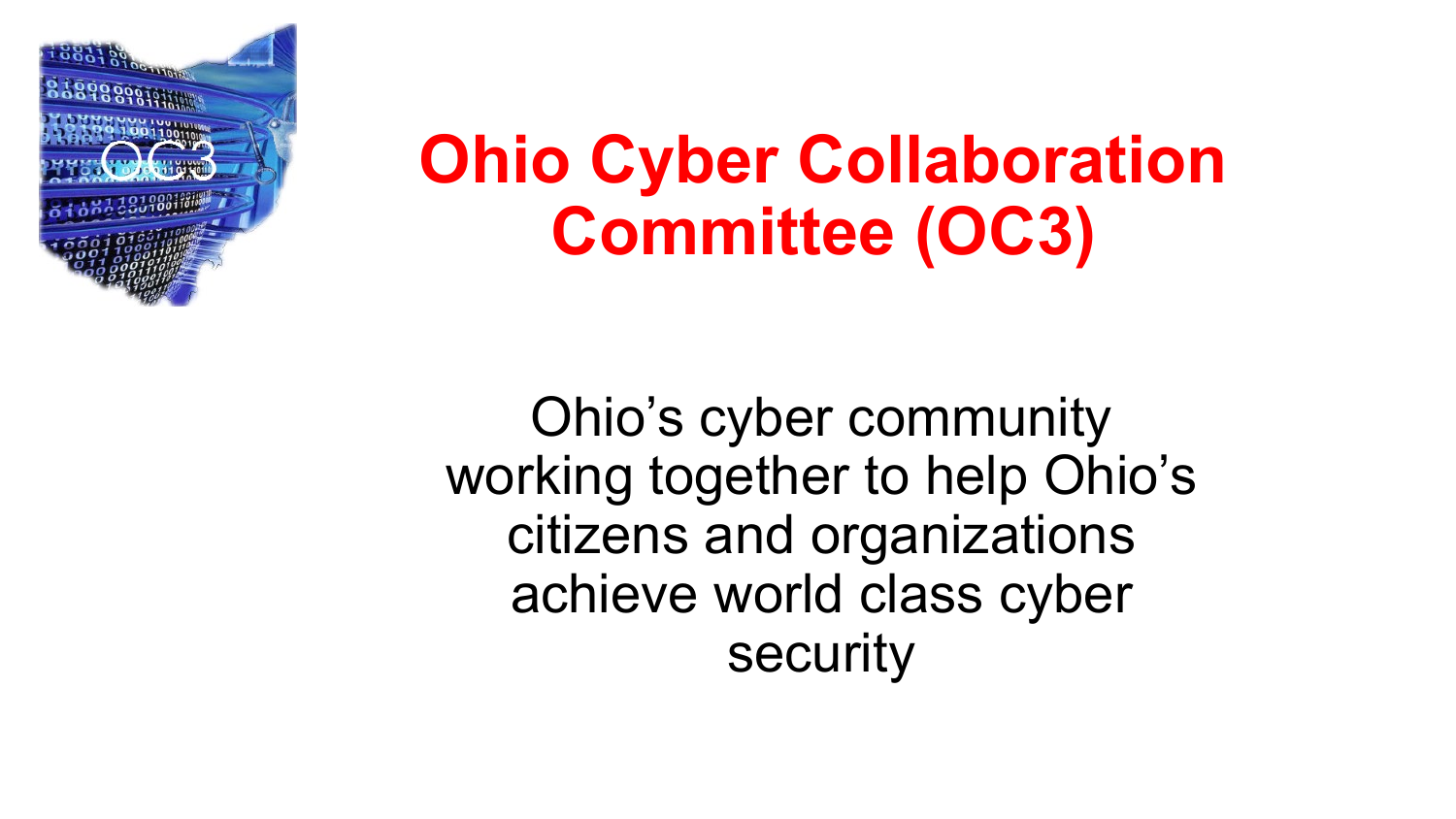

Ohio must posture itself with an enterprisewide approach that allows for a statewide cyber governance structure. More importantly, Ohio must develop and implement the appropriate authority to provide the capability to respond to and prevent cyber-attacks.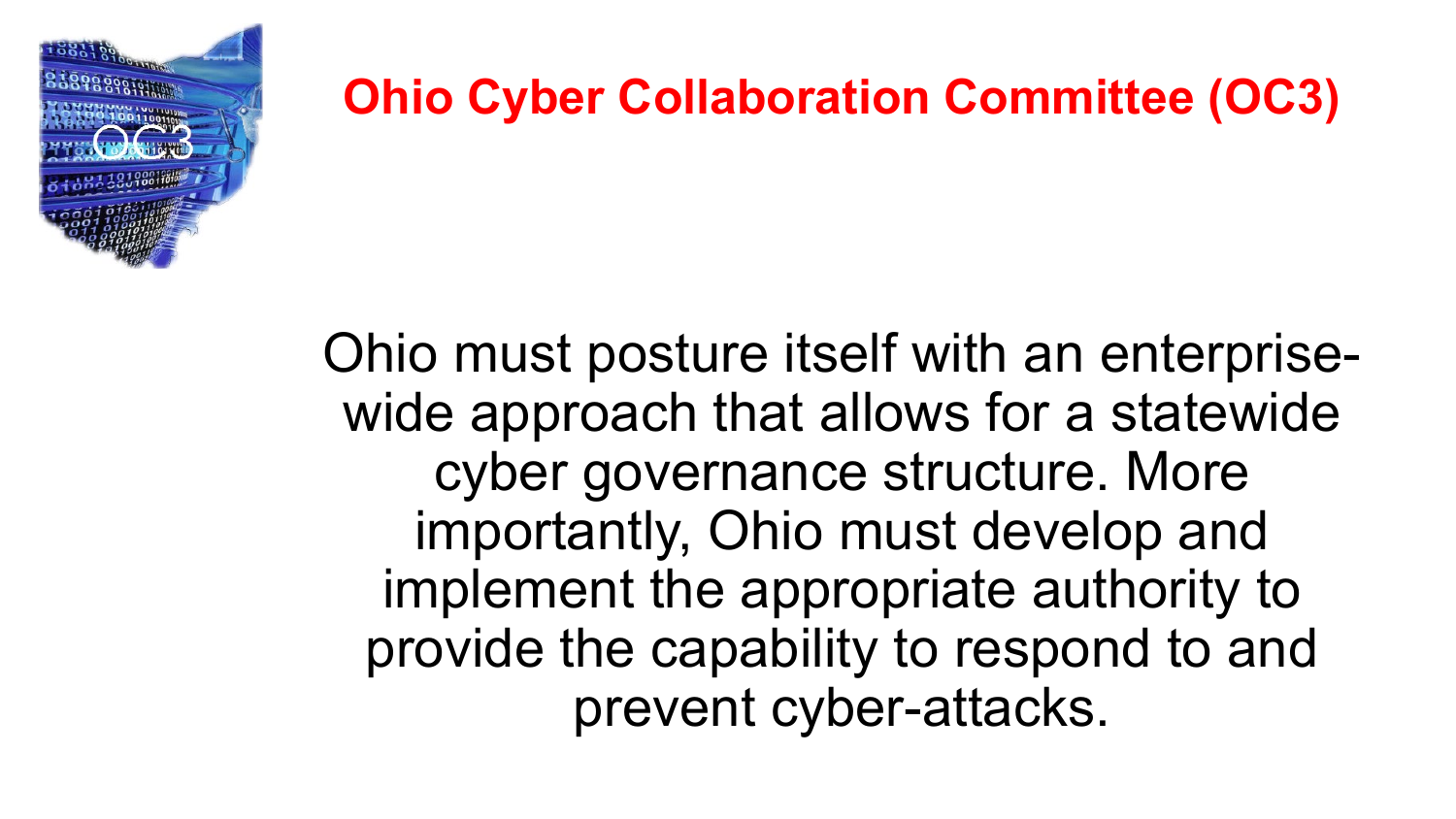

**Our Mission:** To provide an environment for collaboration between key stakeholders, including education, business and local government to strengthen cyber security for all in the State of Ohio and to develop a stronger cyber security infrastructure.

**Our Goals/Committees:** OC3 has established four subcommittees to help it achieve its primary goals: Charter & Governance Public Awareness, Education/Workforce Development, Cyber Range, and Cyber Protection and Preparedness. The committees are composed of Ohioans with a wide range of cyber and educational expertise dedicated to making Ohio a leader in how to integrate public-private partnerships into solving the cyber security problem. .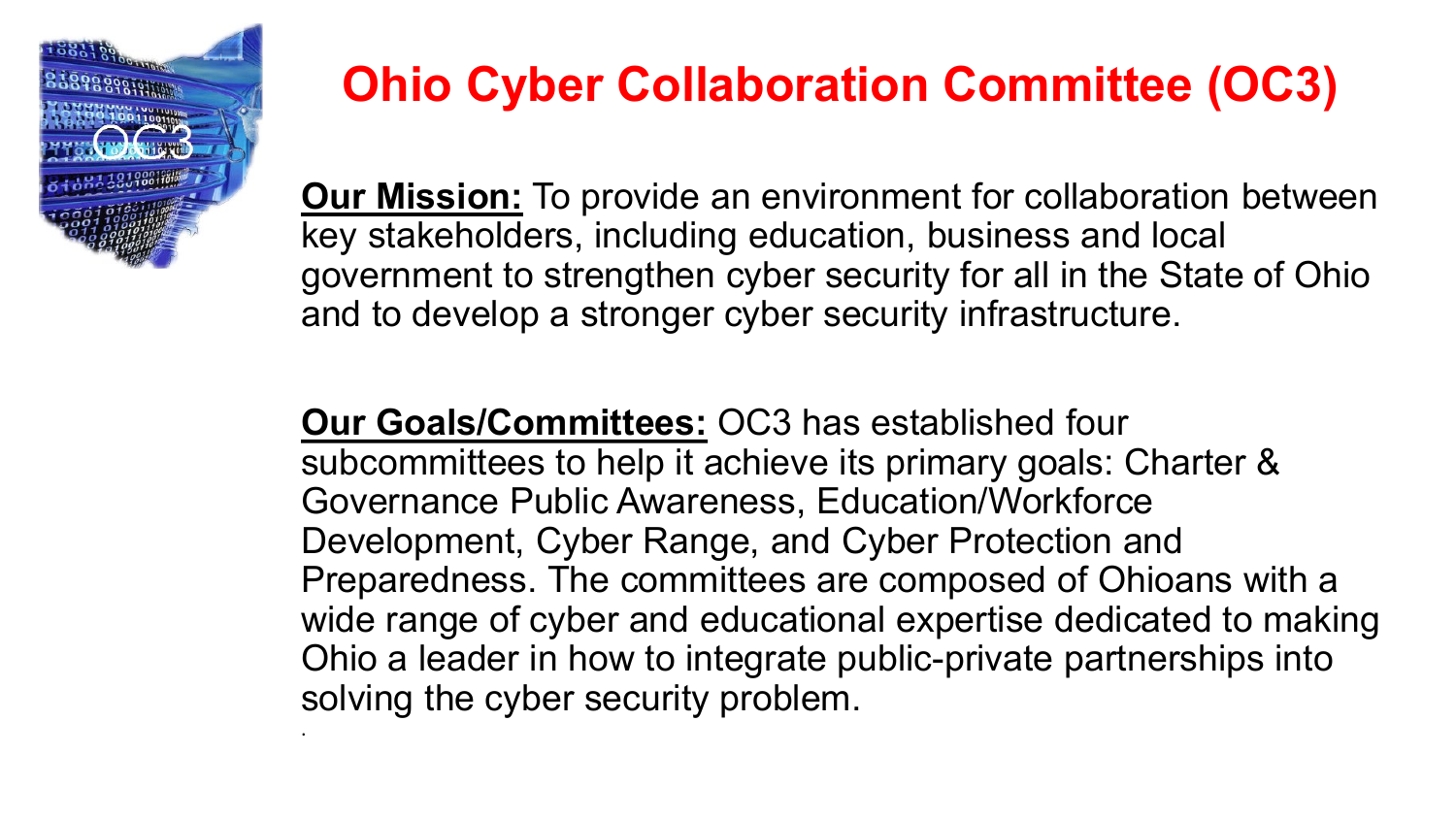

### **Education/Workforce Development Subcommittee:**

Improve the training and education of users and students in cyber security by:

- a. Identifying critically needed skills and developing training and educational paths to provide the needed skilled workers in the cyber security field.
- b. Encouraging interested students and individuals to become involved in and further develop their cyber security in both K-12 and in higher education.
- c. Training users at all levels in good cyber hygiene and best cyber security practices.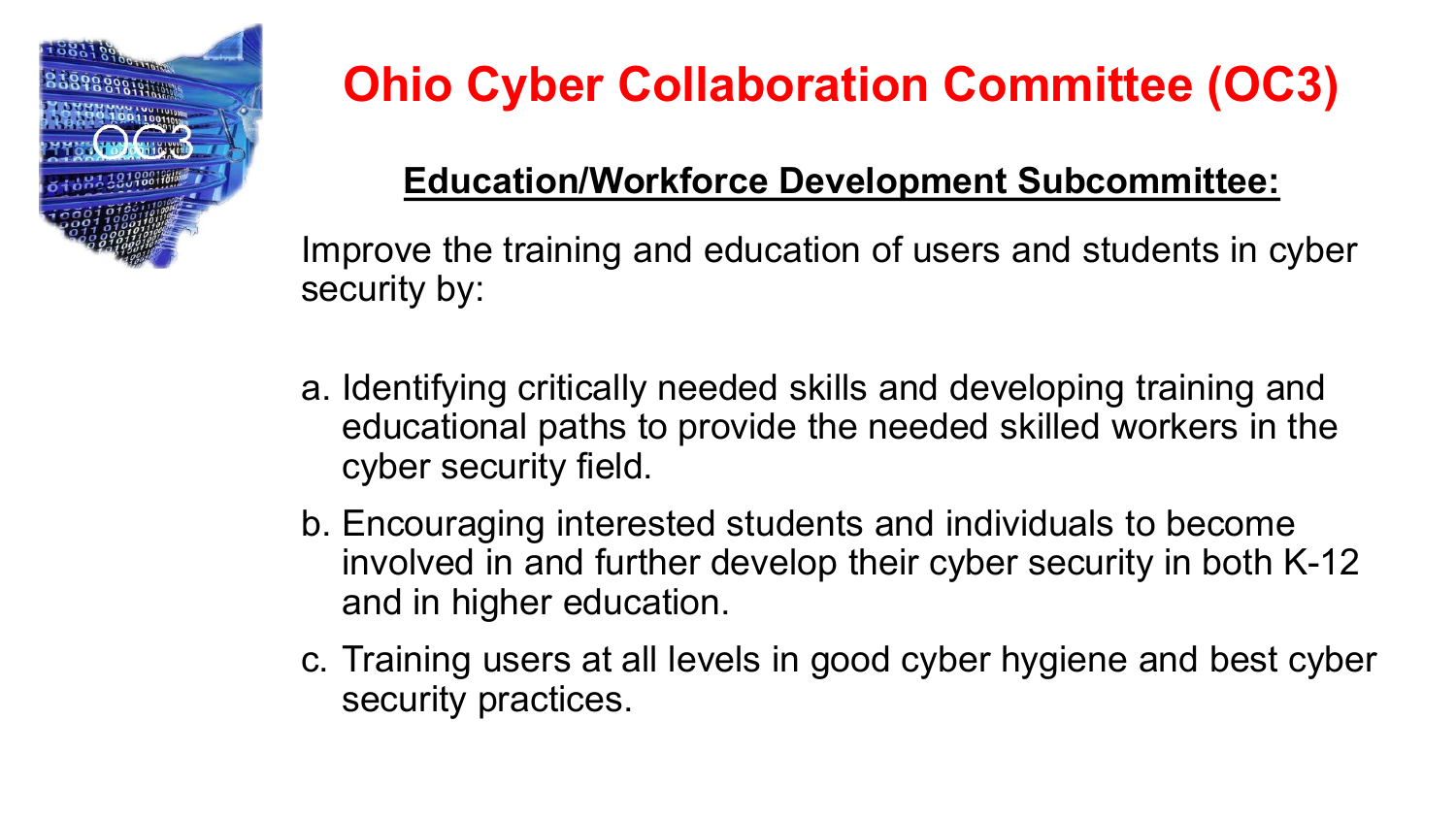

### **Cyber Range Subcommittee:**

Provide a secure cyber security test and training environment, known as a cyber range, to:

- a. Support the education of students at the K-12 and University level
- b. Conduct cyber security exercises and competitions to hone cross organizational incident response capabilities and develop future cyber security professionals.
- c. Research and test industry-standard best practices.
- d. Facilitate the evaluation and testing of innovative technologies and processes.
- e. Enable a training environment for the current and future cyber security workforce, including National Guard personnel, state and local government personnel, faculty and students in the education community, and private sector entities.
- f. Will be able to connect from any location with OARnet access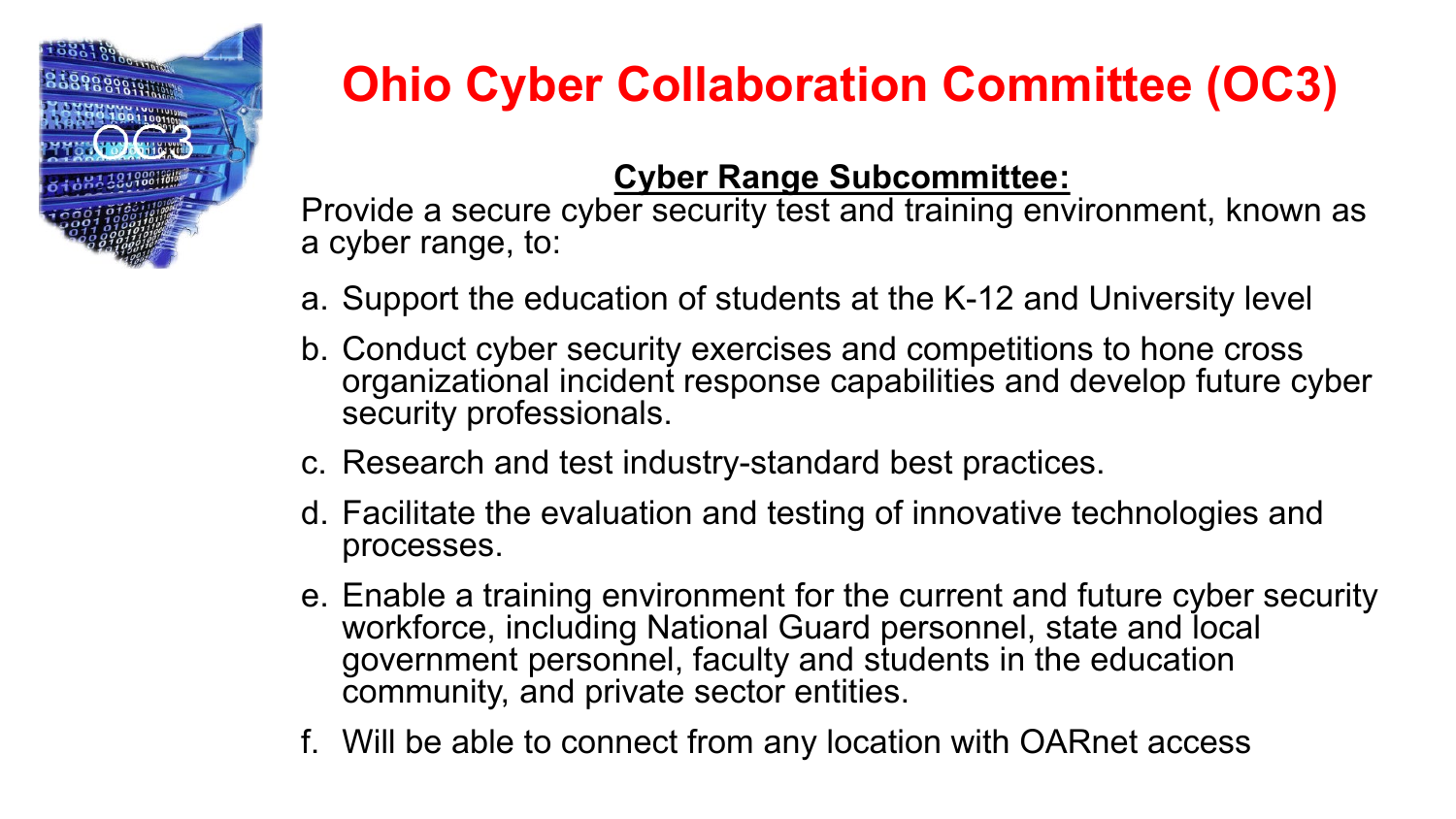

#### Vision

The Ohio Cyber Range Enterprise is a tool to support the vision and lines of effort of the Ohio Cyber Collaboration Committee (OC3)

The range is a learning and teaching tool for students and educators at the K-12 and collegiate level, a workforce development tool, cyber incident response team training tool, and a test bed for cyber programs and systems.

The range will support:

- the curricula of the educational institutions
- certification training/testing of individuals/Cyber Volunteer Corp.
- cyber contests
- testing, defense, and recovery of networks
- cyber readiness exercises with EMAs and ONG
- testing of programs, networks and systems
- internship/co-op/apprenticeship programs
- student cyber portfolio
- workforce development of cyber professionals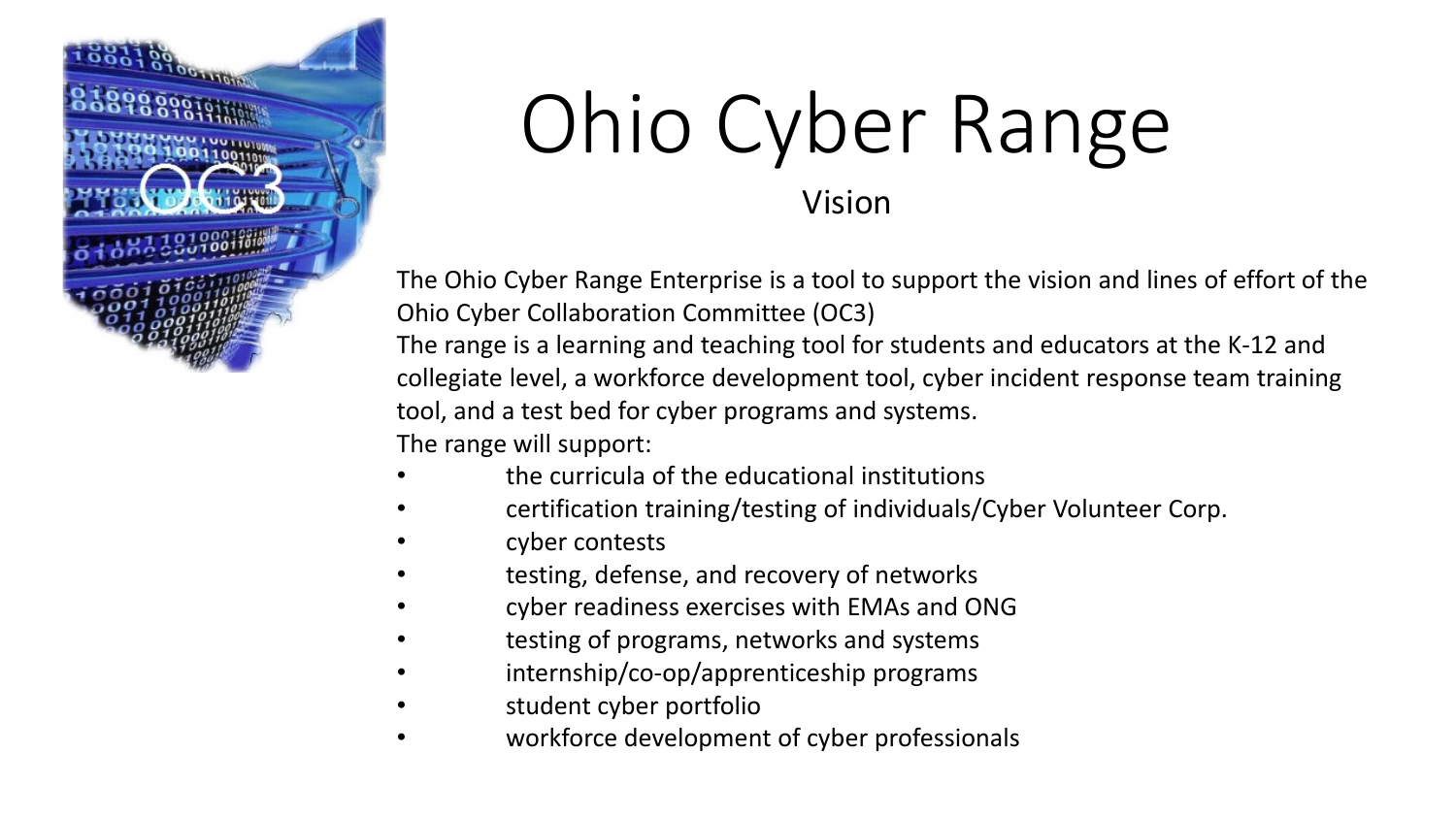

#### Phase One

The Ohio Cyber Range has been developed in stages to allow Ohio to learn from its implementation, and to conserve dollars during development.

#### **Phase one was a contract with MERIT that began in the summer of 2017 and provided the following items via virtual log in through OARnet:**

- \* Cyber exercises & training classes
- Executive IT Seminars
- Tabletop Exercise (10 person minimum, maximum of 30 participants).
- IR Workshop (Half Day).
- Capture the Flag (CTF) exercise (6 hours)
- \* Red vs. Blue practice areas for 15 participants
- \* Red vs. Blue exercise for 20 participants
- Cyber Training Classes
- Sandbox w/Training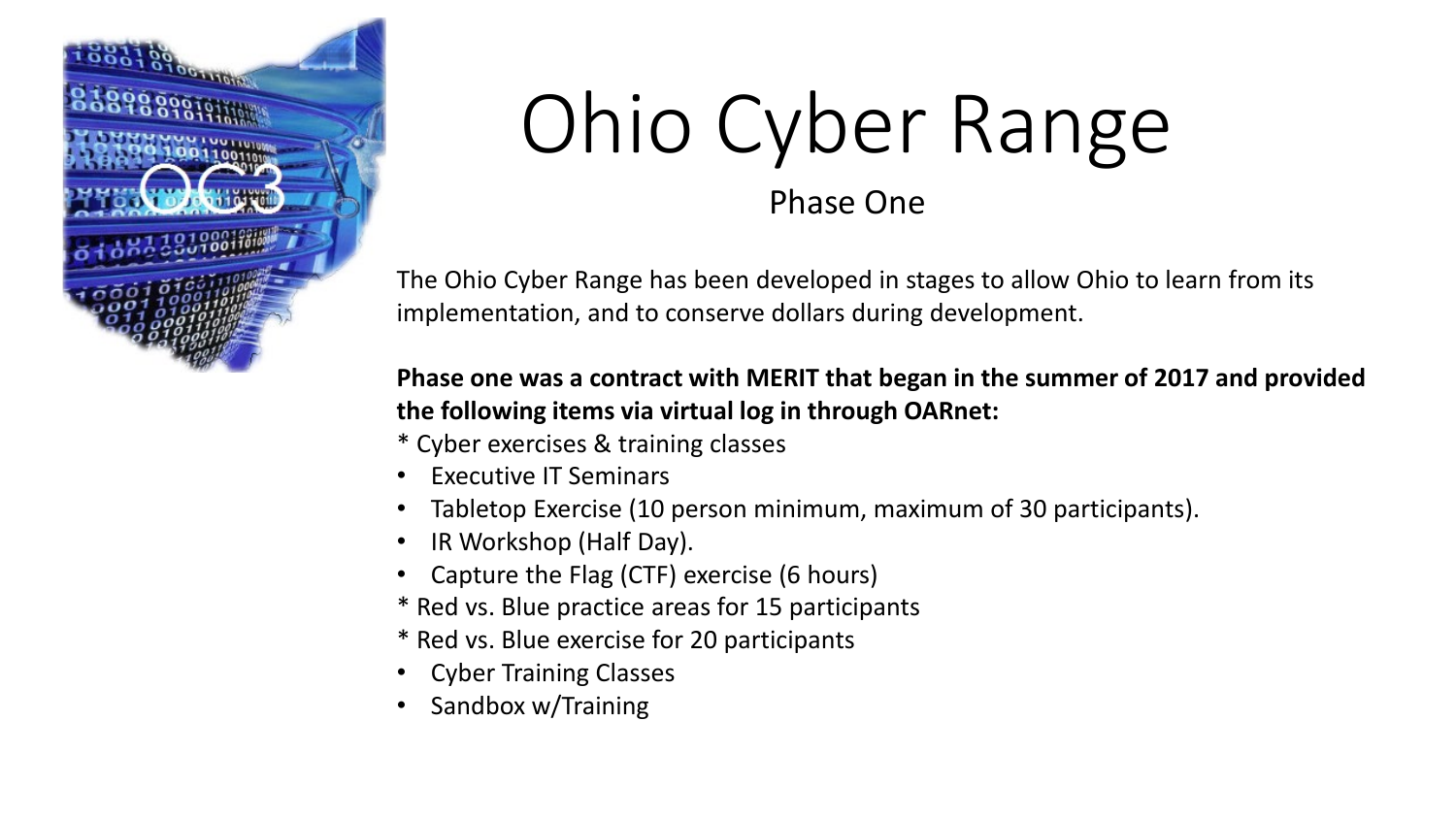

Phase Two

**Phase 2 was a demonstration project that provides both virtual log in and a "hands on" data center. Phase 2 was located at the University of Cincinnati and provided proof of concept for the full Ohio Cyber Range. This phase began in late fall of 2017 and ended June 30 2019. (Phase 2 was extended to meet the start of Phase 3)**

Phase 2 supported virtual log in via OARnet from anywhere in Ohio, but also provided a data center and supported "hands on" SCADA, physical controls, and network switching, as well as provided a physical location for students to perform team exercises and seminars, and allowed Ohio to support internship programs, a cyber portfolio, workforce development and testing of cyber networks and systems.

The MOU with the University of Cincinnati provided 9 outcomes that allowed us to launch Phase 3 in FY 2019/2020. These lessons learned in Phase 2 are being applied in Phase 3. The demonstration site at UC has transitioned into a site as part of Phase 3.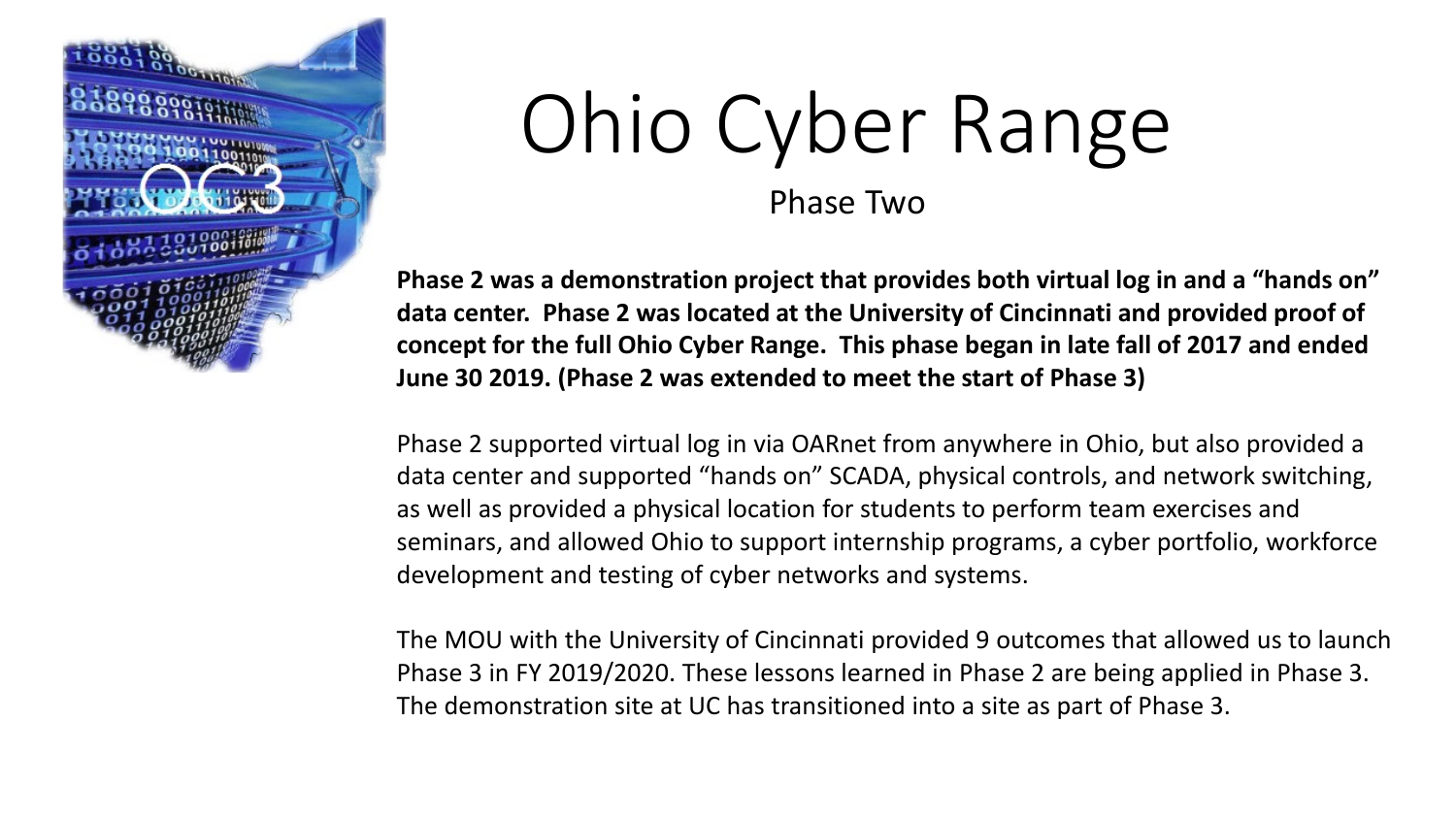

Phase Three

**Phase 3 builds on Phase 2 and expands the cyber range throughout Ohio. The Phase 3 expansion was signed in November 2019 and continues until complete. There is no upper limit to the number of colleges and universities that can participate in Phase 3. in Banking" etc.**

The Ohio Cyber Range will be managed by the Ohio Cyber Range Institute. It is a cloud enterprise with physical locations (Core Services Sites) at the University of Cincinnati and the University of Akron. The OCR provides Regional Programing Centers in at least 9 locations around the state of Ohio. These sites will have everything contained in Phase 2 and will be networked together via OARnet. It is expected that different universities will develop Centers of Excellence that will pair cyber security with areas of study that each University already excels in. For example, "Cyber Security in Industrial Controls," "Cyber Security in Medicine," or "Cyber Security. Ohioans will be able to access the Ohio Cyber Range anywhere there is an OARnet connection such as high schools, public libraries and many other government sites.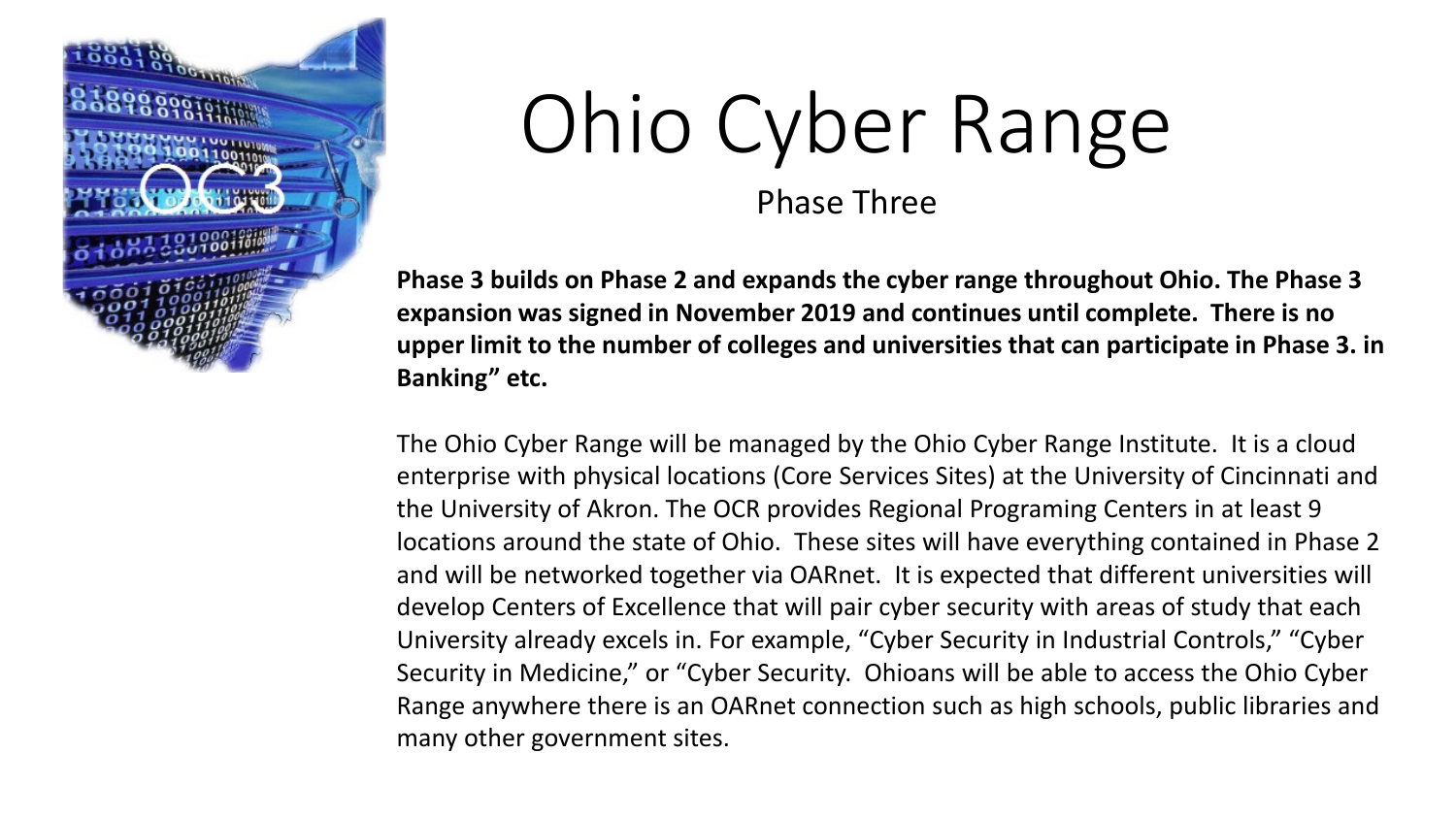### Ohio Cyber Range Infrastructure

- Core Service Sites
	- Cincinnati & Akron
	- Range data centers
	- Services & Support
	- **Geographically diverse**
- Regional Programming Centers (RPC)
	- **Instruction**
	- **Collaboration**
	- Hands-on labs
	- Curriculum development
- All connections via OARnet
	- High-speed backbone
	- Virtual access to OCR throughout Ohio

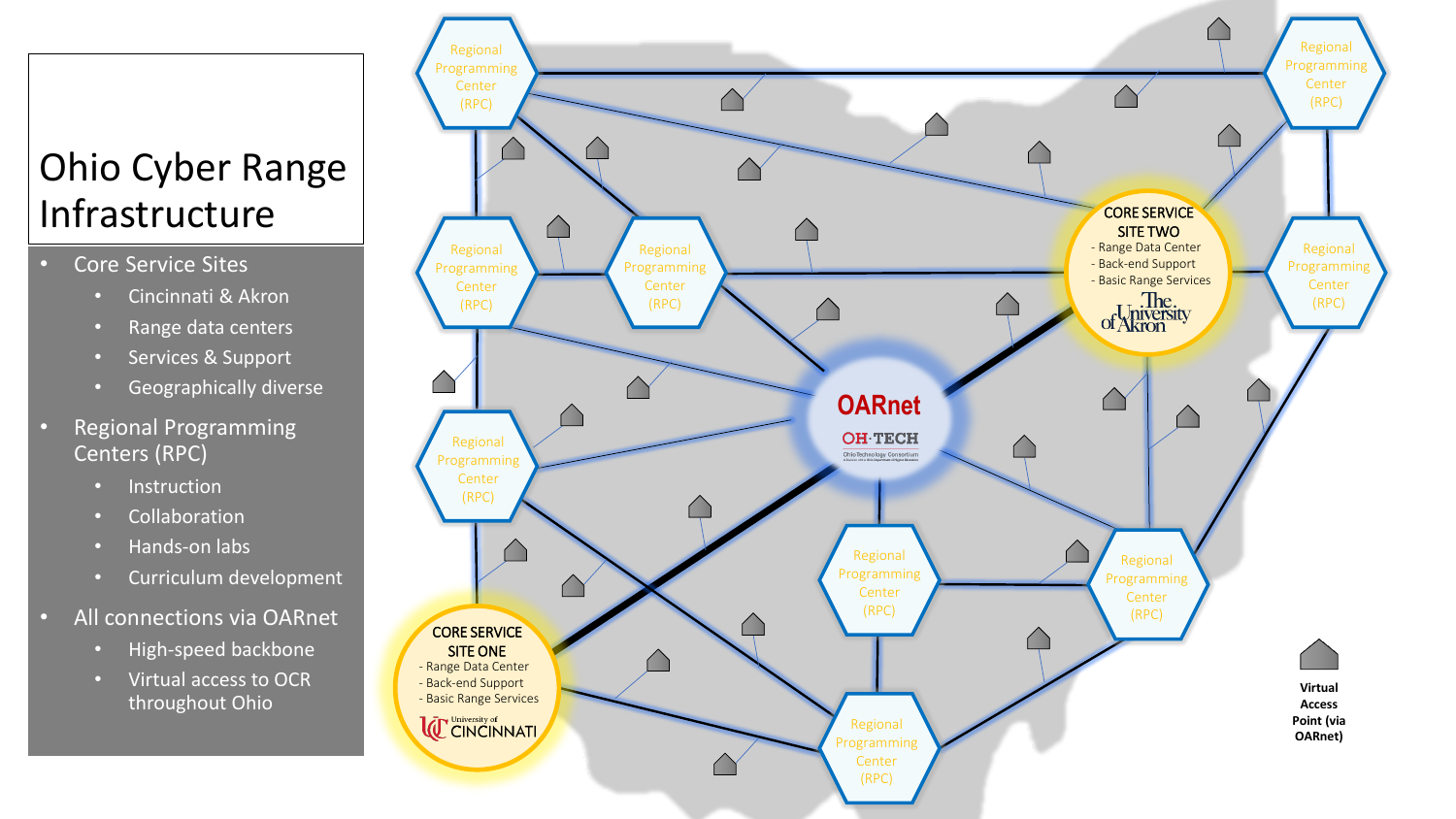

#### **Cyber Protection and Preparedness Subcommittee:**

Establish volunteer cyber incident response teams (CRT) capable of providing assistance to eligible public and private sector organizations in incident containment, eradication and recovery.

# The Ohio Cyber Reserve

Bringing Cyber Talent to the Fight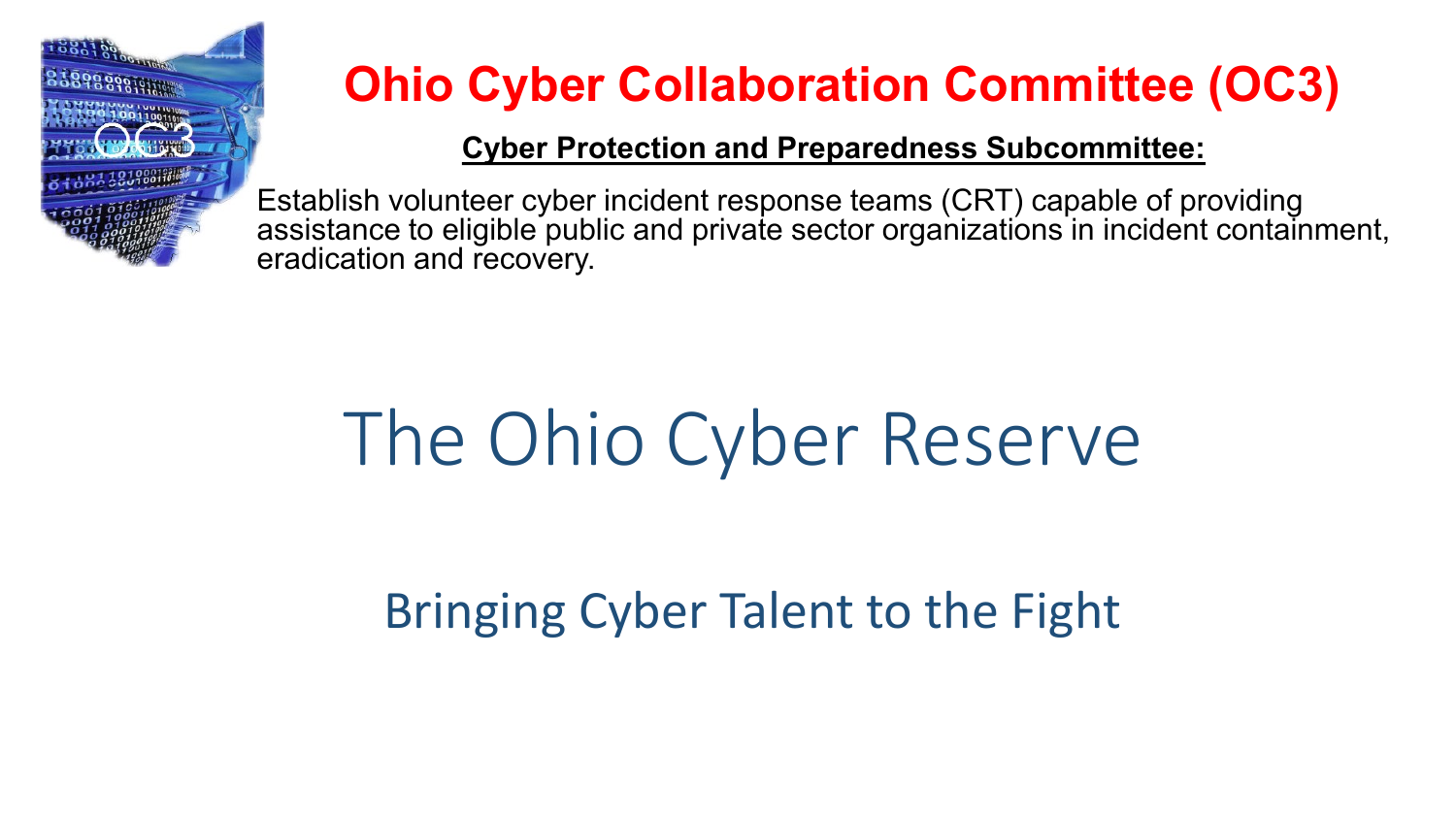

#### The Need for a Cyber Reserve

- 1. Ohio's cyber experts are understaffed and over missioned
	- DAS
	- ONG
- 2. Small governmental entities do not have the resources or expertise to deal with cyber threats
	- Entities need help with assessments and best practices, as well as assistance when a cyber event occurs
		- o Townships, villages, small cities, and smaller counties, eligible nonprofits
		- o First responders, city services and utilities, Boards of Elections, public data
- 3. Critical infrastructure needs more protection, especially smaller utilities and emergency services
- 4. K-12 educators are typically not cyber security experts
	- They need help setting up cyber programs and cyber clubs with in Ohio's high schools and junior high schools
	- Students need mentors who can inspire them and show them the pathways to a cyber career
- 5. Ohio needs a way to tap into the wealth of cyber talent that exists throughout the state and connect that talent to the needs of Ohio, but in a way that is sustainable from a budget perspective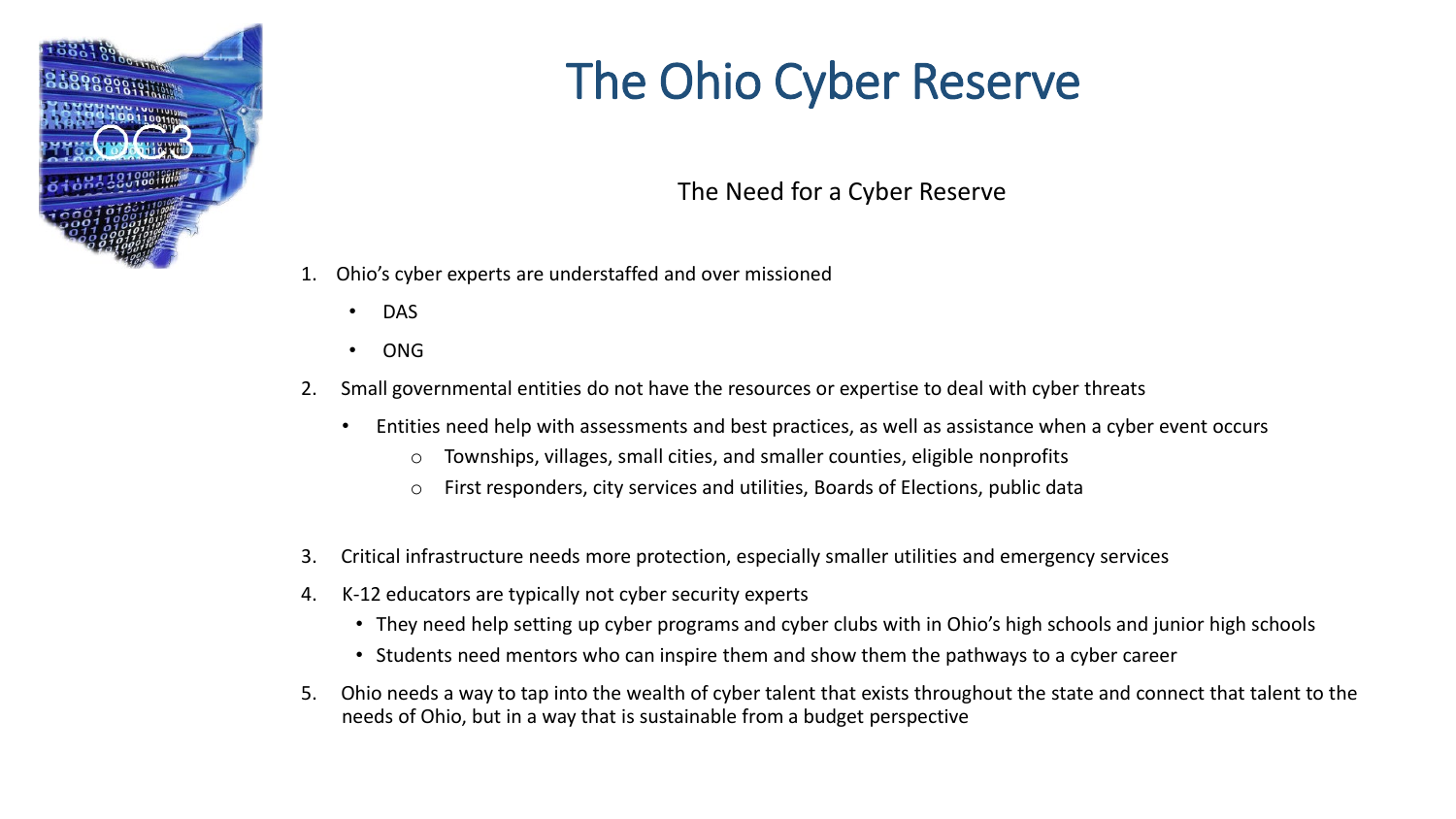

#### The Ohio Plan

- 1. Create a volunteer firefighter style Cyber Reserve made up of trained civilians nested under the Adjutant General's Department
- 2. Legislatively modeled after the Ohio Military Reserve ORC Chapter 5920
- 3. The Adjutant General's Department will develop appropriate policies to support and regulate the teams
	- Will be volunteer civilians subject to state call up in a cyber emergency to support the Ohio National Guard's cyber response efforts
	- While in training status, volunteers will not be paid, but when activated will be paid as state civilian employees
	- Volunteers will be vetted with appropriate background checks, training requirements
	- Volunteers will be organized into regionally based teams
	- The teams will be provided training, equipment and IDs and will work out of ONG armories
	- When fully trained and certified will be available for call up to assist in cyber response
	- Volunteers who are not fully trained, but who have been vetted can be used to support student mentoring efforts under the Ohio Cyber Collaboration Committee (OC3)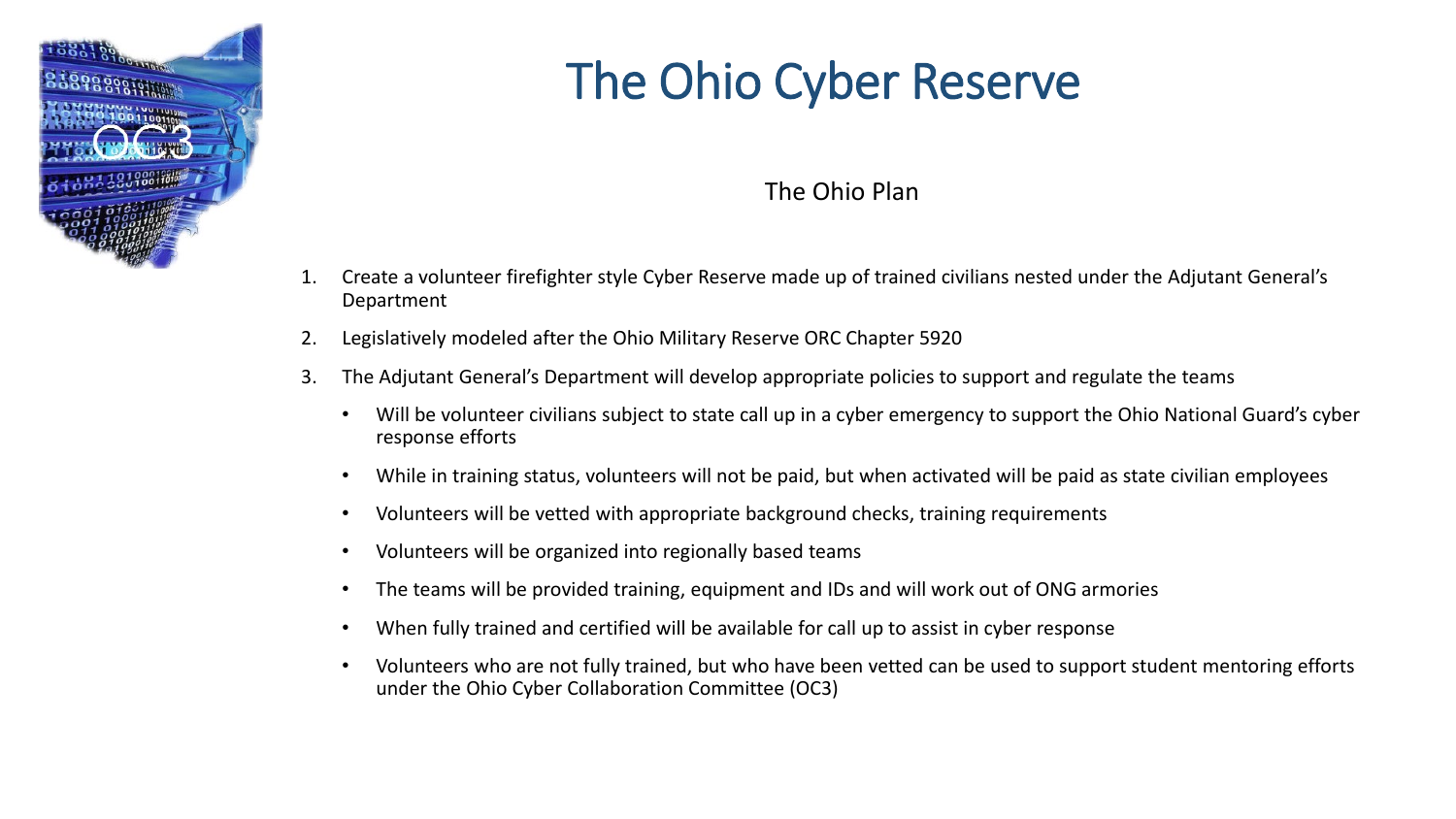

#### What will they do?

- 1. While in a training status, the Cyber Response Teams will hone their skills, train as teams, and obtain all necessary certifications and clearances.
- 2. While in a training status, the Cyber Response Teams will provide outreach, training, education, and security assessments to schools, eligible governmental entities and critical infrastructure.
- 3. While in a training status, the Cyber Response Teams will assist K-12 educational efforts supporting cyber clubs and mentoring students in support of the Ohio Cyber Collaboration Committee's (OC3) Education and Workforce Development efforts.
- 4. When called to state active duty status, the Cyber Response Teams, under the direction of the Adjutant General's Department will be available to respond to cyber incidents at eligible governmental entities and critical infrastructure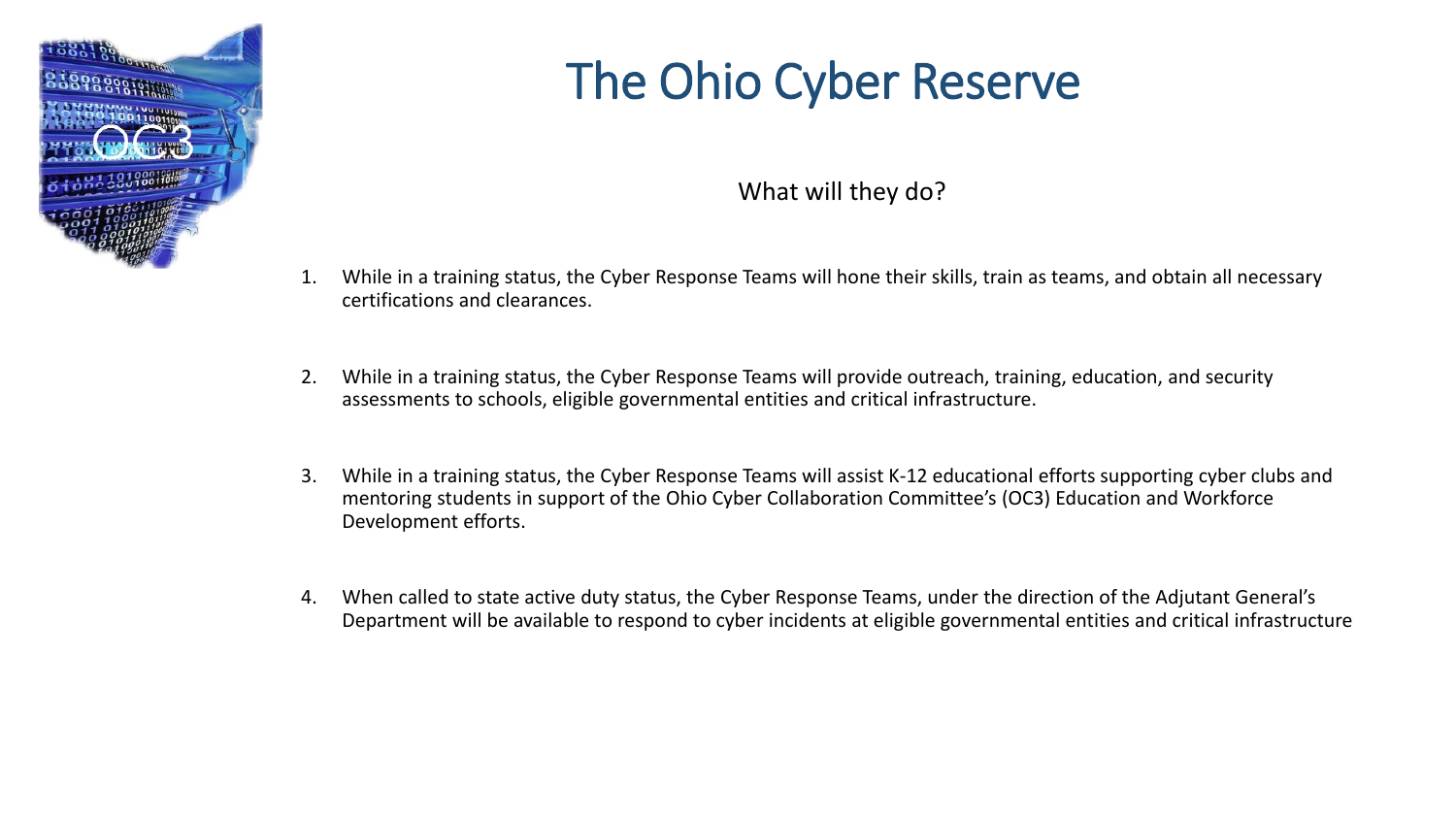

### **Want to be a member?**

- 1. Register for an account @ APAN.org
- 2. Navigate to the link below and register. Volunteer Registration Site: https://wss.apan.org/ng/ONG\_CPT/OHCR/SitePages/Home.aspx
- 3. This site will have all of the information of prerequisites, ideal candidates, etc.
- 4. For more information contact:

Mark Bell

Cyber Security Outreach Coordinator State of Ohio Adjutant General's Department 2825 West Dublin Granville Road Columbus, Ohio 43235-2789 Office 614-336-4903 <http://ohioc3.org/>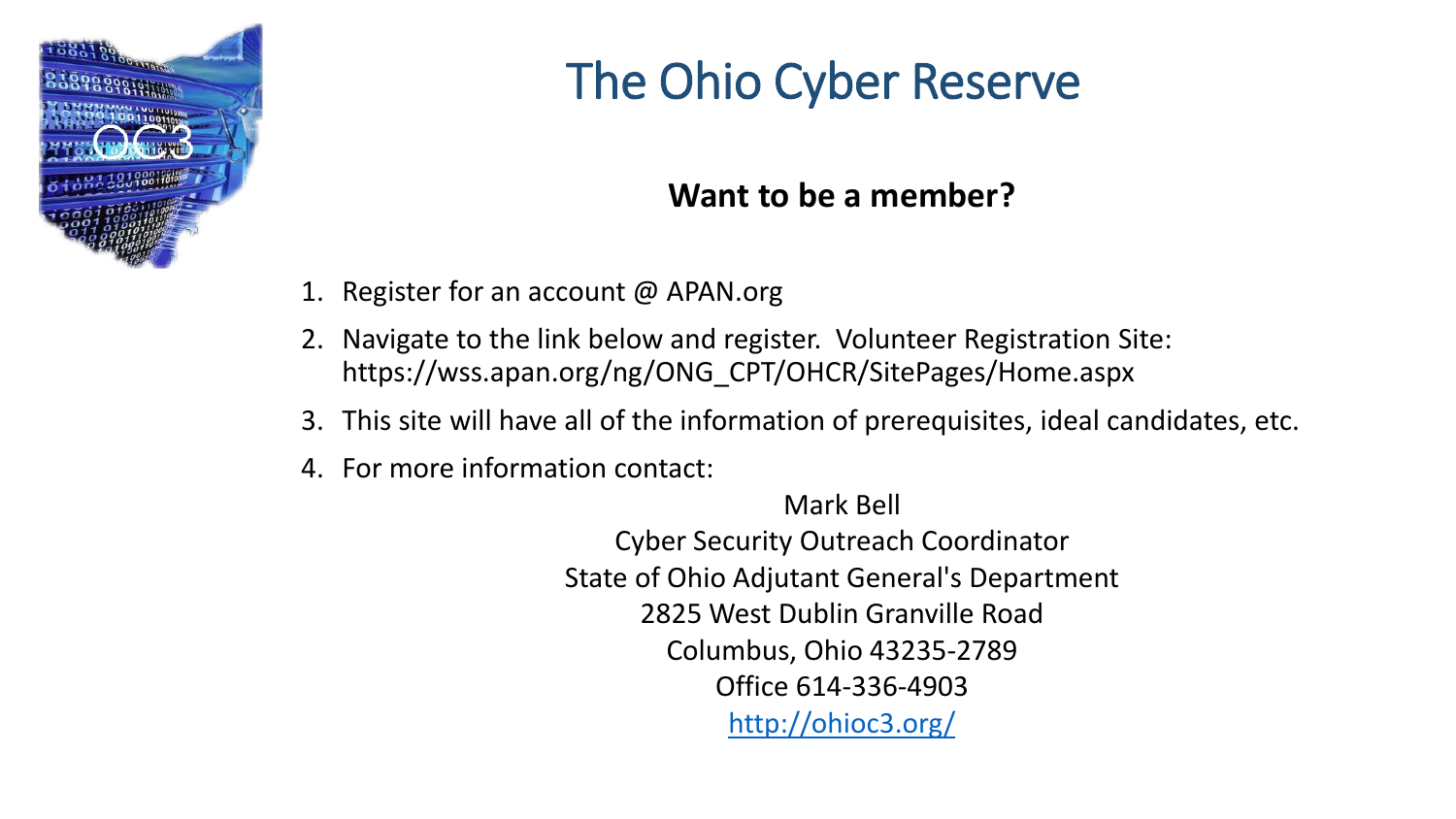

#### **Charter, Governance, Public Awareness Subcommittee:**

Identify and share best practices, policies and technologies for all Ohioans by:

- a. Providing a collaborative research and development environment for the development and testing of innovative technologies and processes.
- b. Ensuring cyber threats are part of emergency planning at all levels both public and private.
- c. Using public awareness tools to educate and inform key decision makers of good cyber security practices and the latest information.
- d. Educating the general public on the importance of cyber security for the "Internet of Things."
- e. Sharing threat intelligence between both public and private sector entities, facilitated through the Ohio Homeland Security State Fusion Center.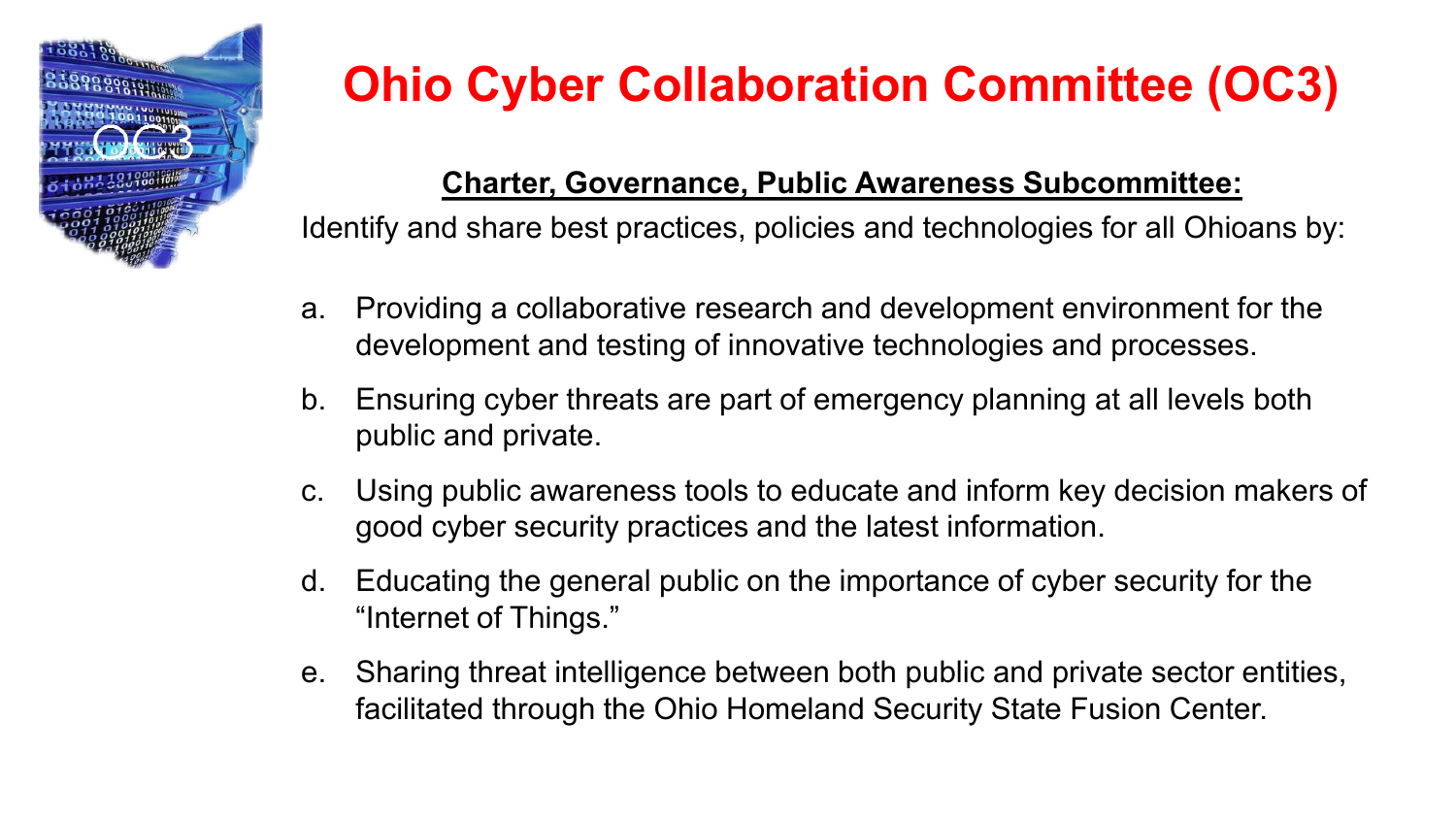

OC3 is supported by a "whole of government" approach to ensure its success. Primary sponsors are the Department of Higher Education, the Ohio National Guard, The Ohio Department of Education, The Department of Administrative Services, The Department of Transportation, and The Department of Public Services.

OC3 has over 120 organizations who are active members who support the OC3 mission and objectives